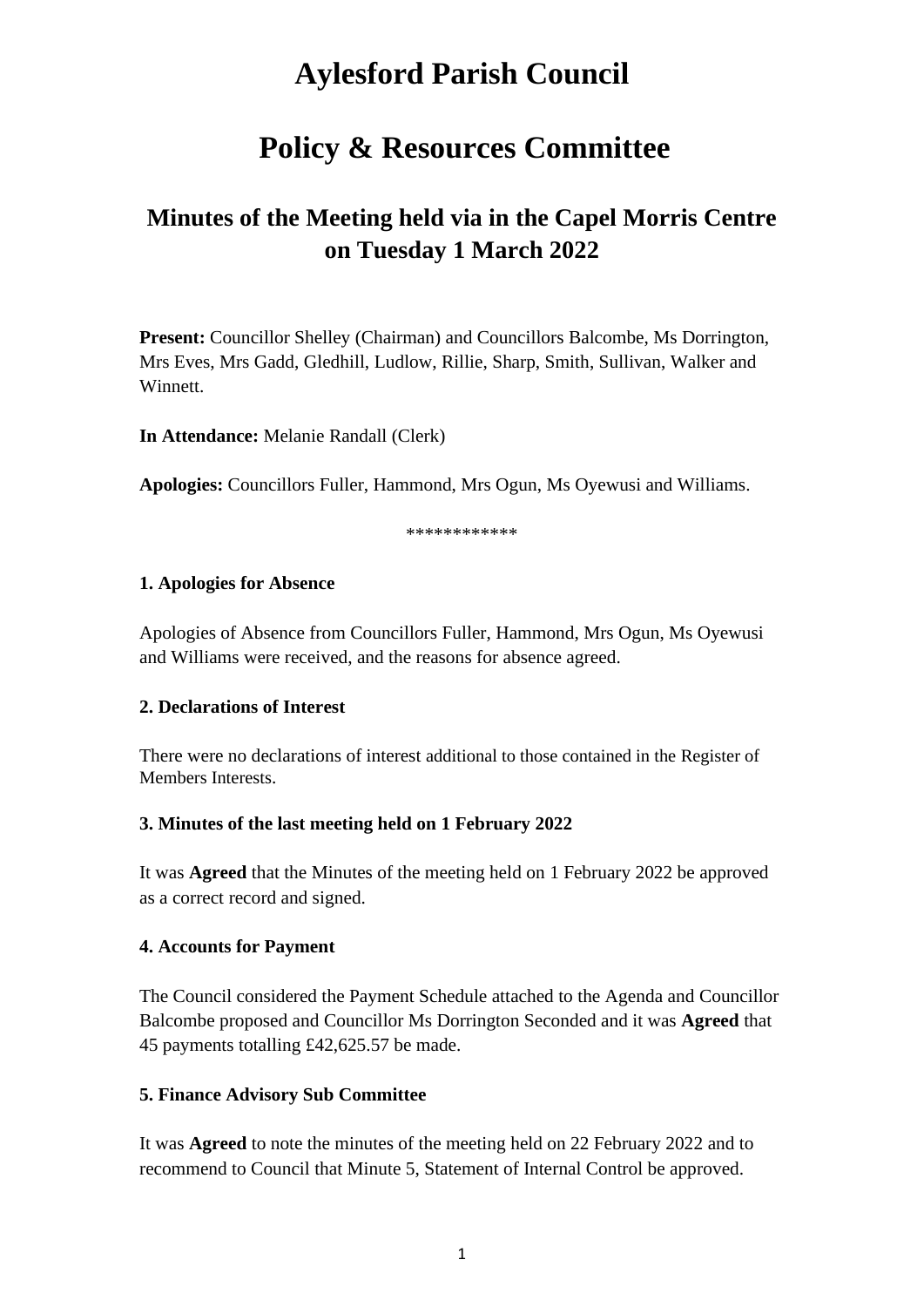#### **6. Law and Order**

**6.1** CCTV in the High Street, Aylesford The Clerk reported that the nest stage was for the contractor to carry out some tests at the site to ensure the signal reaches the Parish Office. The Clerk is in the process of obtaining the necessary information around current regulations and will get final permission from KCC to erect the camera to the streetlighting column. **Ongoing**

#### **6.2 Police Report**

The reports for January and February 2022 were received and noted.

**Noted**

### **7. KALC**

The notes of the meeting held on 24 February 2022 were received and noted.

**Noted**

### **8. TMBC/Parish Partnership Panel Meeting**

No report received since the last meeting of this committee. **Noted** 

## **9. Council Vacancies**

It was Noted that there are currently no Vacancies. **Noted**

#### **10. Public Convenience Review**

There was no update as the Clerk needs to look at the lease and make arrangements to have the lease altered to take into account the planned conversion. **Ongoing**

### **11. The Governments Welcome Back Fund**

The Clerk reported that the two planters have arrived and will be installed shortly. **Closed**

#### **12. RBLI Base Camp**

A Councillor stated that there didn't seem to be any allowance for small community groups to use/hire the Base Camp now. After discussion the Council would like to know what the RBLIs principles are in this area as it was believed that this was the intended purpose of Base Camp. The Clerk will make some enquiries and report back. **Ongoing**

### **13. Adoption of Aylesford Station**

The Clerk suggested that the Chairman should write the information for the planned story board which he agreed to. **Ongoing**